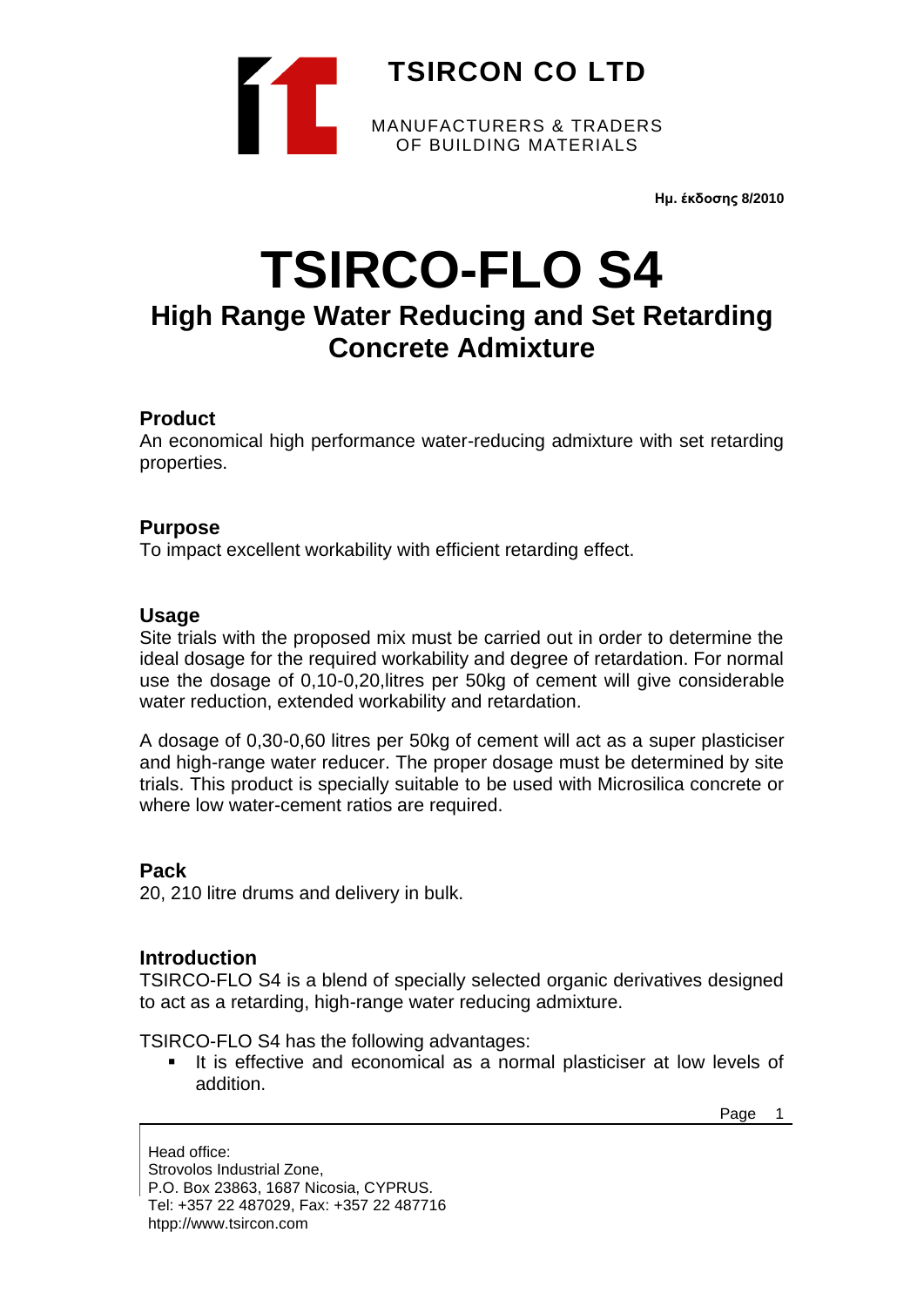

- It can be used at higher levels of addition of up to 0,60 litre per 50kg of cement to give super plasticising action and prolonged workability for periods of about 4 hours. It does not delay the rate of gain of compressive strength, once the retardation period has elapsed.
- It is compatible with the other admixtures of the TSIRCO-FLO series provided they are added separately in the mix.
- It is also compatible with all types of Portland Cement, PFA, Silica Fume and GGBFS.
- You can achieve water reduction of up to 15%.
- It improves physical properties of concrete and high ultimate strengths can be achieved.
- Increases early strength by up to 35%.

# **Properties**

*Physical State:* Brown aqueous solution **Specific Gravity: 1, 20 at 20°C** *Additional Air Entrainment:* Less than 1%-2%. *Application Standards:* ASTM C 494/C 494M – 99a – Type D and G. EN 934-2:2009



# **Dosage**

The ideal dosage for any particular use should be determined by site trials. As a guide you may use 0,10-0,20 litres per 50kg of cement to produce a workable concrete and 0,30-0,60 litres per 50kg of cement to produce a superplasticized concrete.

# **Durability**

Concrete incorporating TSIRCO-FLO S4 presents greater durability against concrete not incorporating the admixture.

Head office: Strovolos Industrial Zone, P.O. Box 23863, 1687 Nicosia, CYPRUS. Tel: +357 22 487029, Fax: +357 22 487716 htpp://www.tsircon.com

Page 2